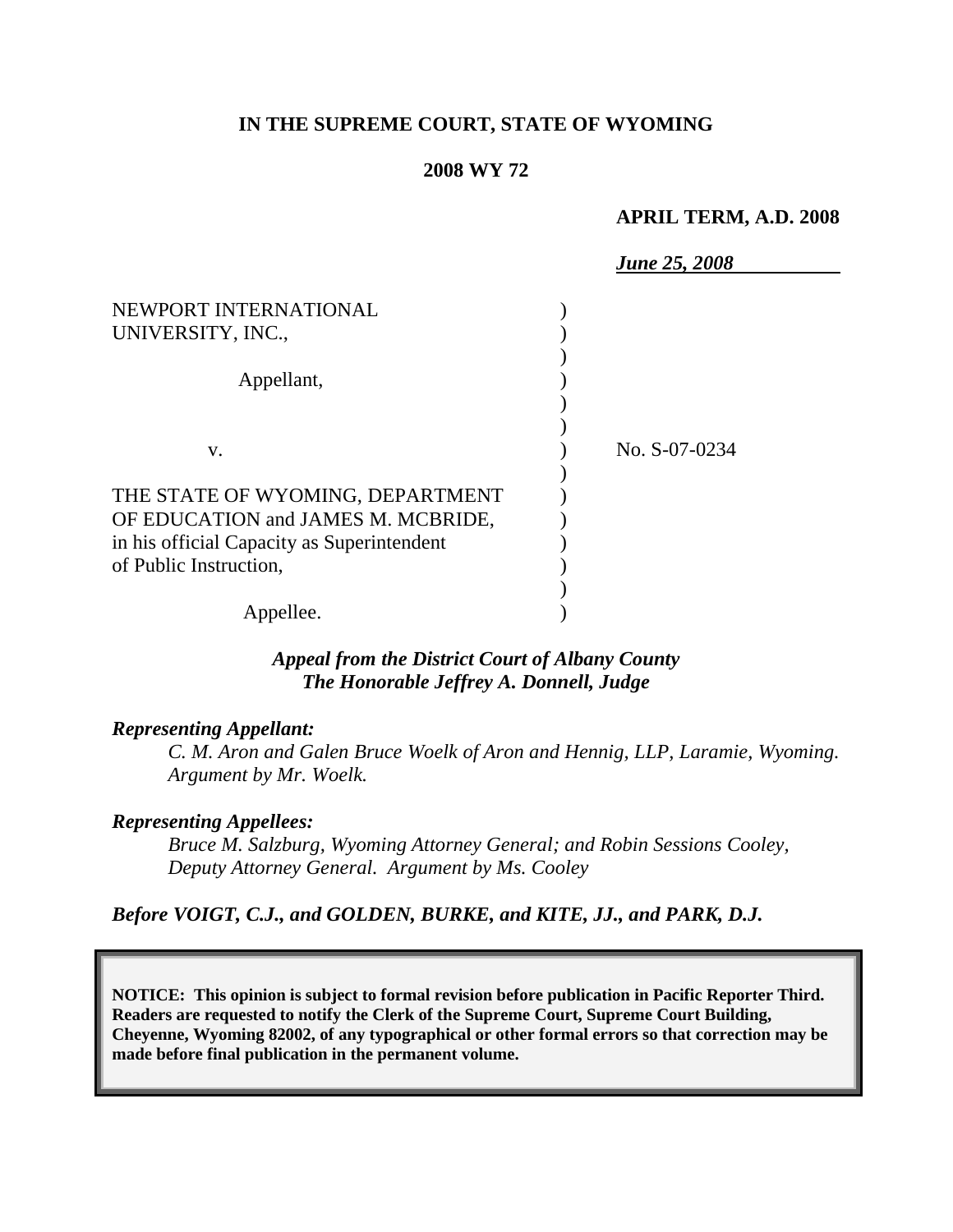## **PARK, District Judge.**

[¶1] Newport International University, Inc. (hereinafter "NIU") appeals from a summary judgment granted in favor of the State of Wyoming, Department of Education and Mr. McBride (hereinafter collectively "Department"). The district court ruled that the Private School Licensing Act, Wyo. Stat. Ann. §§ 21-2-401 to 407 (LexisNexis 2007) (hereinafter "Act"), and Department rules promulgated pursuant to the Act did not violate the Wyoming Constitution.

[¶2] We affirm the decision of the district court.

### *ISSUE*

[¶3] Does the Private School Licensing Act violate the Wyoming Constitution?

# *FACTS*

[¶4] NIU, a Wyoming corporation, is a private educational institution offering postsecondary degrees to students in seventeen international learning centers. NIU has approximately 2,300 students, and it employs roughly 157 faculty and staff members in the United States and abroad. The Department licensed NIU in 2003 in accordance with the statutes in effect at that time. Wyo. Stat. Ann. §§ 21-2-401 to 407 (LexisNexis 2003). The license authorized NIU to operate until June 2008.

[¶5] In 2006, the Wyoming Legislature amended the Private School Licensing Act, Wyo. Stat. Ann. §§ 21-2-401 to 407. 2006 Wyo. Sess. Laws ch. 34, § 1. The amended Act became effective July 1, 2006, and significantly changed the licensing of private schools. Prior to July 1, 2006, private post-secondary educational institutions could obtain a license from the Department after payment of a license fee, an annual fee, and the posting of a bond.

[¶6] After amendment of the Act, all private post-secondary educational institutions are required by the Act to become accredited within five (5) years unless an extension is granted for good cause. § 21-2-402(b). The Act also requires that all private schools in Wyoming be licensed by the Department. § 21-2-401. The Department was directed to establish minimum standards for all such schools and to provide for the investigation and evaluation of the institutions as necessary to implement the rules. § 21-2-401(d). Additionally, the Act mandates registration fees, annual fees, and a performance bond of not more than \$10,000. § 21-2-402(b); § 21-2-405. Finally, the Act provides for criminal penalties for violations. § 21-2-407.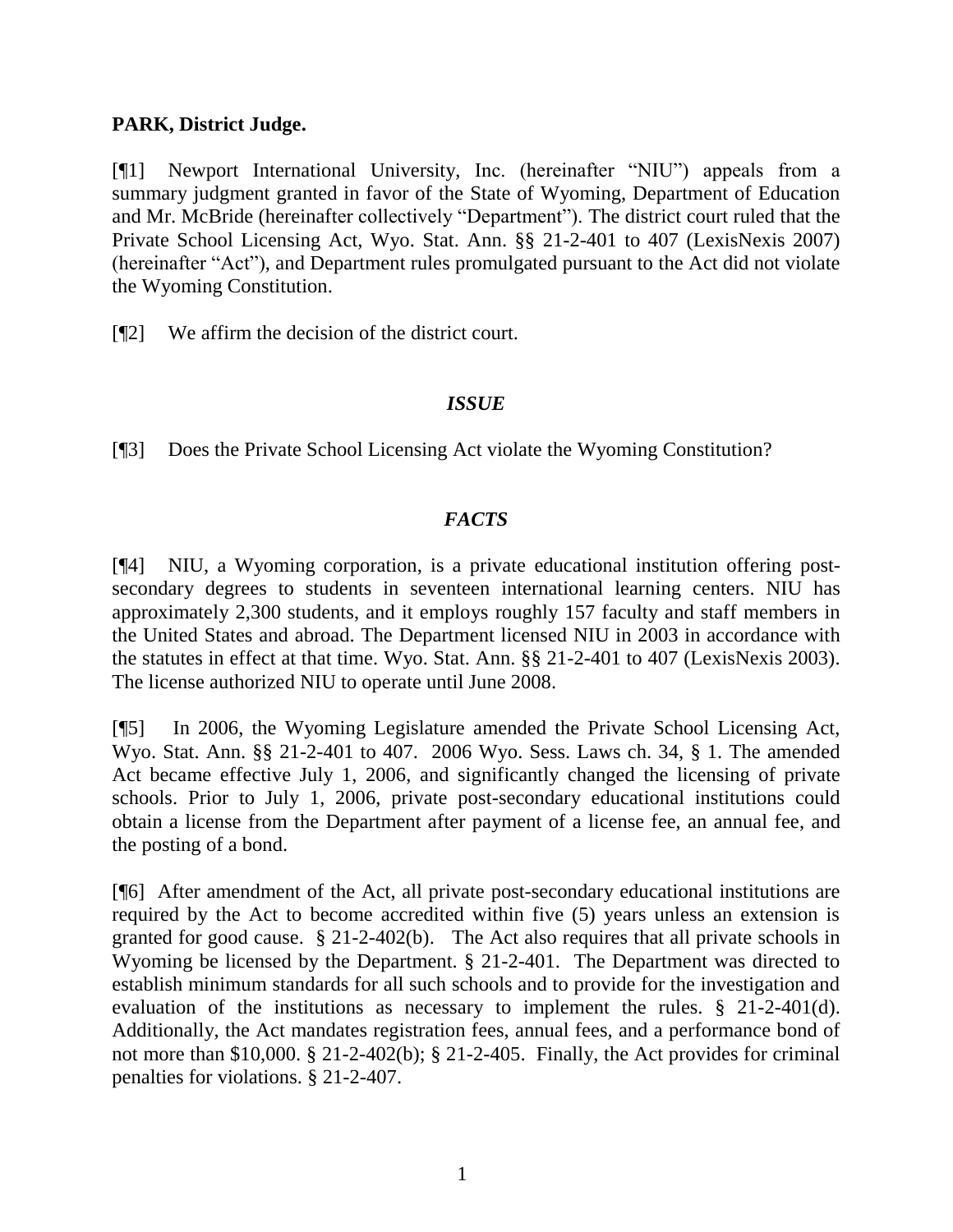[¶7] The Department adopted emergency rules on June 10, 2006. These rules required all private post-secondary degree-granting institutions to submit an application to the Department by July 1, 2006, and provide proof of an application for accreditation from an association approved by the United States Department of Education.

[¶8] NIU attempted to renew its license in accordance with the old 2003 statutes. The Department returned the renewal packet and advised NIU that it must comply with the current Act*.* The Department also extended the deadline for submitting an application until September 1, 2006.

[¶9] NIU responded by filing a Complaint for Declaratory Judgment and for Preliminary Injunction. The Department filed an Answer and a Motion for Judgment on the Pleadings under Rule 12(c) of the Wyoming Rules of Civil Procedure. The parties agreed to stay all pending litigation and administrative proceedings in order to attempt settlement. After the parties failed to reach an agreement, NIU filed a Motion for Leave to Amend Complaint as well as a Second Amended Complaint. The district court deferred ruling on the amendments until after the Department's Motion for Judgment on the Pleadings was decided. The district court granted the Department's Motion for Judgment on the Pleadings which disposed of NIU's pending and renewed motions to amend.

[¶10] The Department adopted final rules, effective February 27, 2007. The final rules, entitled *Private School Registration/Licensing for Private Degree Granting Post-Secondary Education Institutions*, generally required NIU to: (a) pay a \$1,000 registration fee; (b) submit a \$10,000 bond; (c) obtain accreditation from a recognized accreditation agency; and (d) provide a detailed timeline setting out specific milestones to obtain accreditation and the dates on which they were to be accomplished. Although the Department had adopted interim emergency rules, the parties agreed that the final rules were the relevant rules to be considered by the district court in making its ruling.

# *STANDARD OF REVIEW*

[¶11] Rule 12(c) of the Wyoming Rules of Civil Procedure allows for a motion for a judgment on the pleadings and states:

> After the pleadings are closed but within such time as not to delay the trial, any party may move for judgment on the pleadings. If, on a motion for judgment on the pleadings, matters outside the pleadings are presented to and not excluded by the court, the motion shall be treated as one for summary judgment and disposed of as provided in Rule 56, and all parties shall be given reasonable opportunity to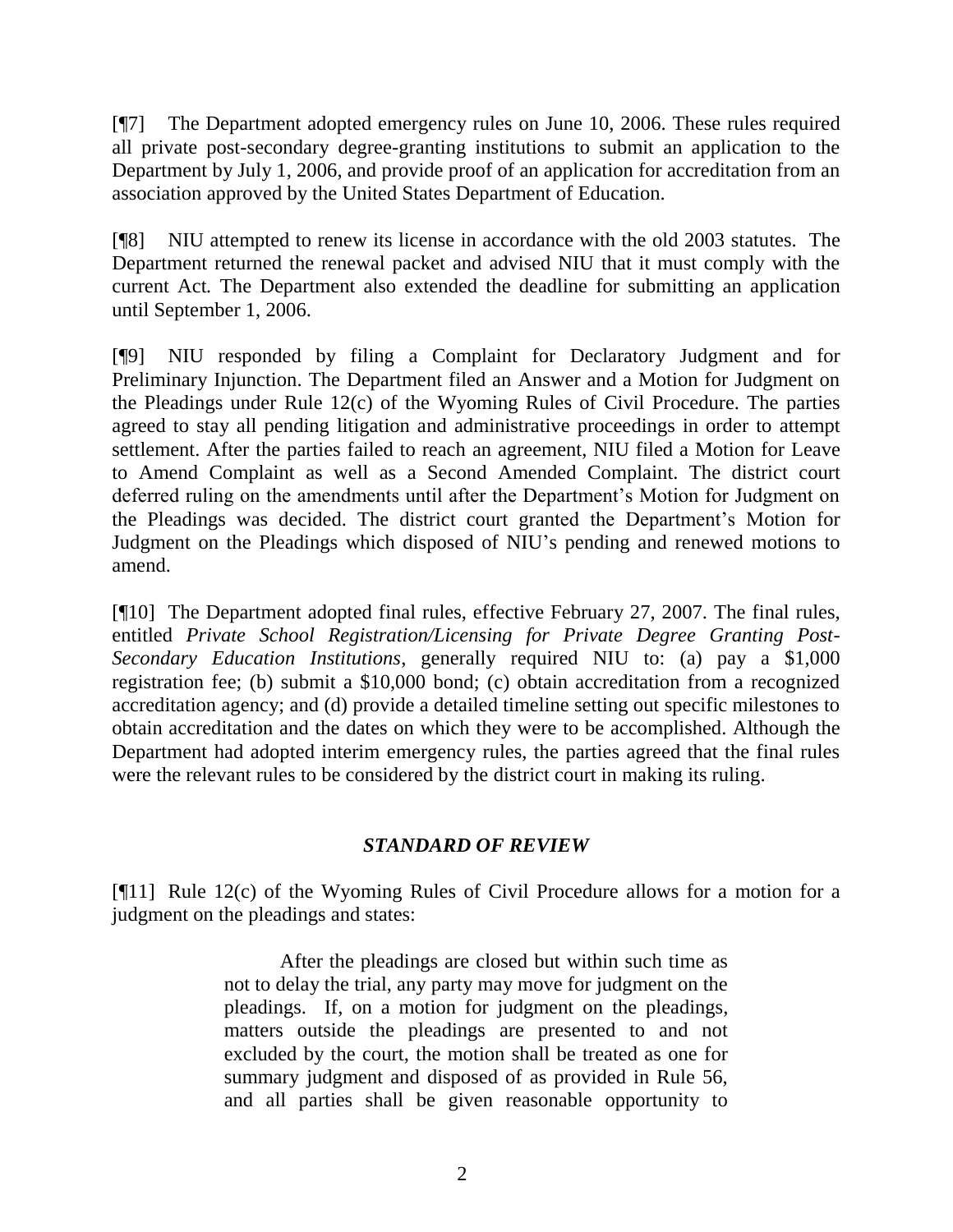present all material made pertinent to such a motion by Rule 56.

W.R.C.P. 12(c).

 $[912]$  The standard of review for application of this rule is:

A defendant is entitled to judgment on the pleadings if the undisputed facts appearing in the pleadings, supplemented by any facts of which the district court may take judicial notice, establish that no relief can be granted. . . . A judgment on the pleadings is appropriate if all material allegations of fact are admitted in the pleadings and only questions of law remain.

*Box L Corp. v. Teton County ex rel. Bd. of County Comm'rs of Teton County,* 2004 WY 75, ¶ 2, 92 P.3d 811, 813 (Wyo. 2004) (citations omitted). Our review is similar to consideration of a motion to dismiss under W.R.C.P. 12(b)(6) for failure to state a claim upon which relief can be granted. *Id.* We consider the allegations of the complaint to be true, and view them in the light most favorable to the plaintiff. *Id.*

[¶13] This Court has had some difficulty ascertaining the precise claims advanced by NIU, a difficulty also experienced by the district court. NIU asserts in a general fashion that the Act and the final rules violate various provisions of the Wyoming Constitution, such as: equal protection; delegation of authority, including the due process clause; and impairment of contract rights.

# *DISCUSSION*

# *Equal Protection*

[¶14] NIU asserts that the Act and the Department's final rules violate the Equal Protection Clause of the Wyoming Constitution. NIU claims that the Act and the final rules create two separate classes: accredited schools and nonaccredited schools. The Department denies that any such differentiation is created; and to the extent that it exists, it is valid.

[¶15] The Wyoming Constitution differs from the United States Constitution in that it does not contain an express "equal protection" clause; rather, it contains a variety of equality provisions, *viz.* Article 1, §§ 2, 3, and 34; and Article 3, § 27. *Greenwalt v. Ram Restaurant Corp. of Wyoming*, 2003 WY 77*,* ¶ 39, 71 P.3d 717, 730 (Wyo. 2003). Notwithstanding this difference, this Court uses the conventional federal equal protection analysis in the interpretation of the equality provisions of the Wyoming Constitution. *Id.*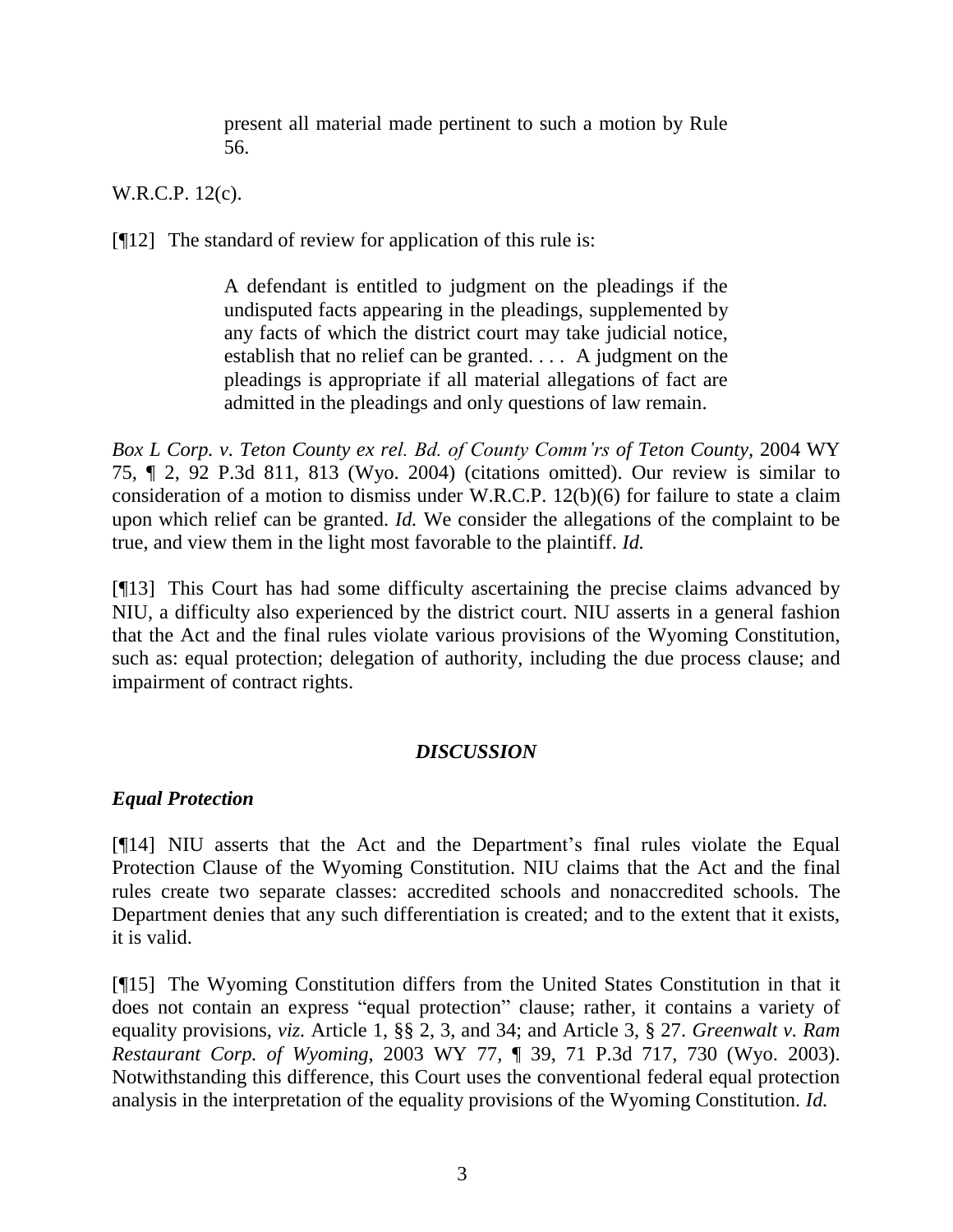[¶16] The principles of equal protection analysis are well established. *Greenwalt*, ¶ 39, 71 P.3d at 730-31. Claims of unconstitutional classification are analyzed under two levels of scrutiny. If the class is suspect or if a fundamental right is involved, a strict scrutiny standard is applied that requires a demonstration that the classification is necessary to achieve a compelling state interest. *In re Honeycutt*, 908 P.2d 976, 979 (Wyo. 1995); *Allhusen v. State By and Through Wyo. Mental Health Professions Licensing Bd.*, 898 P.2d 878, 885 (Wyo. 1995)*; Washakie County School Dist. No. One v. Herschler*, 606 P.2d 310, 333 (Wyo. 1980). If a suspect class or a fundamental right is not involved, a rational relationship test is used to determine if the classification has a rational relationship to a legitimate state interest. *Honeycutt*, 908 P.2d at 979 (citing *Meyer v. Kendig*, 641 P.2d 1235, 1239 (Wyo.1982)). A party attacking the rationality of the legislative classification has the heavy burden of demonstrating the unconstitutionality of a statute beyond a reasonable doubt. *Greenwalt*, ¶ 30, 71 P.3d at 730 (citing *F.C.C. v. Beach Communications, Inc.*, 508 U.S. 307, 315, 113 S.Ct. 2096, 2102, 124 L.Ed.2d 211 (1993); *Small v. State*, 689 P.2d 420, 426 (Wyo. 1984); *Nehring v. Russell*, 582 P.2d 67, 74 (Wyo. 1978)).

[¶17] NIU concedes that it is not a member of a suspect class and that fundamental rights are not involved. Consequently, the classification must be analyzed under the rational relationship or rational basis test. In order to establish a violation of equal protection, NIU must show that similarly situated entities are treated differently and that the disparate treatment is not rationally related to a legitimate governmental objective. *Bachmeier v. Hoffman*, 1 P.3d 1236, 1243 (Wyo. 2000).

[¶18] We invoke a four part test in analyzing the constitutionality of a classification under the rational relationship test. In applying the test, we must determine: (1) what class is harmed by the legislation and has that group been subjected to a tradition of disfavor by our laws; (2) what is the public purpose to be served by the law; (3) what is the characteristic of the disadvantaged class that justifies disparate treatment; and (4) how are the characteristics used to distinguish people for disparate treatment relevant to the purpose the challenged law purportedly intends to serve. *Lincoln County School Dist. No. One v. State*, 985 P.2d 964, 967 (Wyo. 1999).

[¶19] NIU seeks to have this Court find that there are two classes; those institutions that are accredited, and those that are not. We agree with the district court that no classification has been created by the Act and it is unnecessary to do any further analysis under the aforementioned test. The Act regulates one specific well-defined class, to wit: private degree-granting post-secondary educational institutions. These institutions include all trade, correspondence, distance education, technical, vocational, business or other private schools. § 21-2-401(a). All organizations in this category must be accredited. Those institutions that are already accredited obviously do not have to apply to become accredited; those institutions that are not accredited must become accredited within the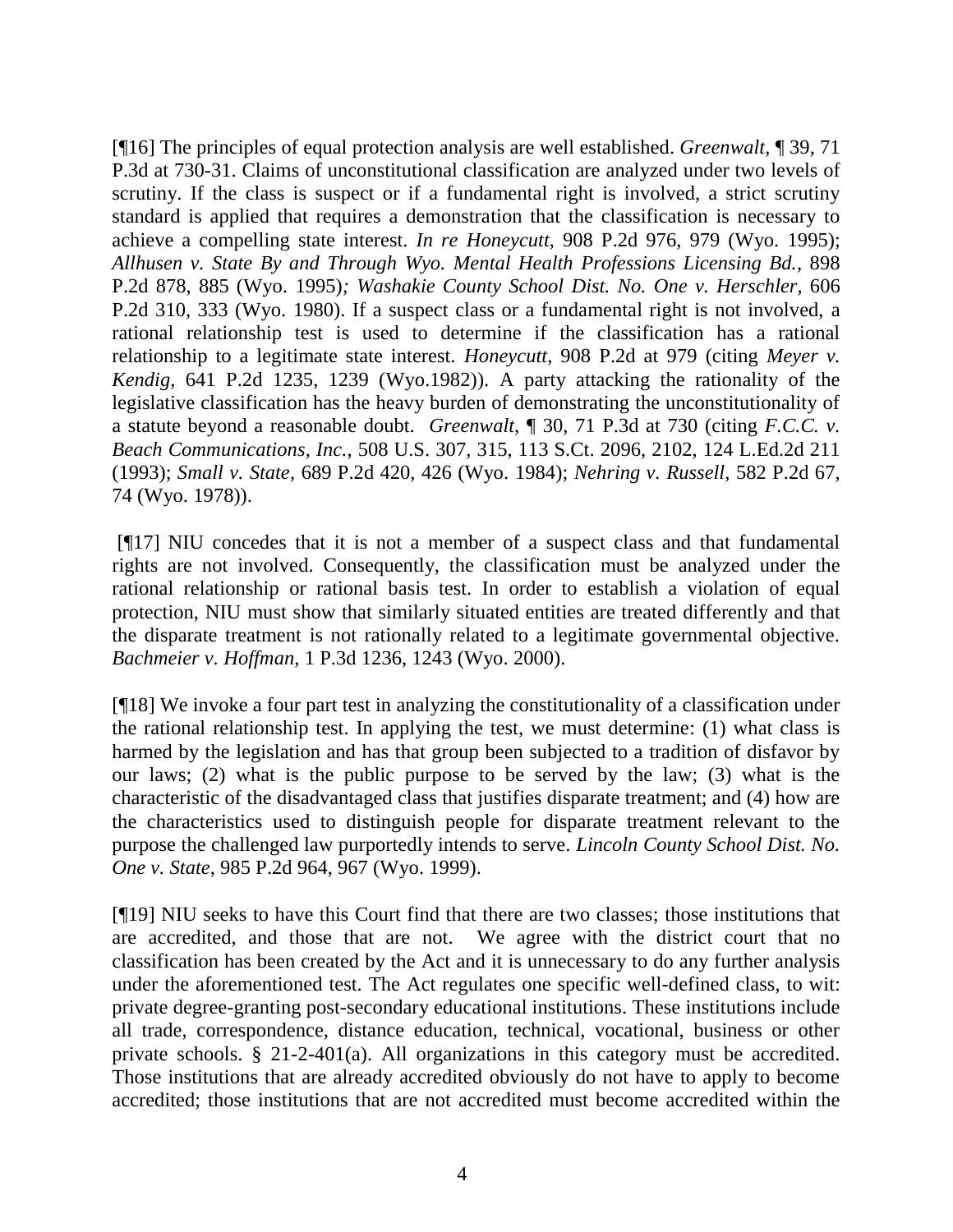timeframe provided. Therefore, we find that no equal protection violation has occurred because different classifications are not created under the Act or the rules adopted by the Department.

## *Improper Delegation*

[¶20] NIU argues that the statutory requirement of accreditation is a delegation of power that violates the Wyoming Constitution, specifically Article 1, § 6 (no person shall be deprived of life, liberty, or property without due process of law); and Article 3, § 1 (the legislative power shall be vested in a senate and house of representatives, which shall be designated "the legislature of the State of Wyoming"). NIU asserts that there are no standards that govern the accreditation process, or if there are standards, they are "arbitrarily developed and enforced" by the accrediting agency. In addition, NIU contends it has been forced to apply to and accept the decision of a private accrediting agency with no "jurisdictional power of oversight." The Department responds that there is no "delegation of authority;" and even if this Court were to find that there were such delegation, there are appropriate "standards" in place to assure adequate protection.

[¶21] The legal principles involving delegation of authority from the legislature to a private entity have not been the subject of much discussion by this Court; therefore, more exegesis is required than was necessary for resolution of the other constitutional claims raised by NIU.

[¶22] "The delegation of legislative power is an old concern, older than the Constitution or even than the separation-of-powers principle." Peter H. Aranson et al., *A Theory of Legislative Delegation*, 68 Cornell L. Rev. 1, 4 (1982). In 1690, John Locke articulated the rationale for restrictions on delegation of legislative power, arguing that the people had appointed the "power of making laws" solely to the legislature and therefore the legislature cannot "transfer their authority of making laws and place it in other hands." John Locke, Second Treatise of Government ch. XI, § 141 (1960) (as edited by C.B. McPherson, Hackett Publishing Co., Inc. 1980). Restraint on delegation of lawmaking power is "rooted in the principle of separation of powers that underlies our tripartite system of Government." *Mistretta v. United States*, 488 U.S. 361, 371, 109 S.Ct. 647, 654, 102 L.Ed.2d 714 (1989). "Congress is not permitted to abdicate or to transfer to others the essential legislative functions with which it is thus vested." *A.L.A. Schechter Poultry Corp. v. United States*, 295 U.S. 495, 529, 55 S.Ct. 837, 843, 79 L.Ed. 1570 (1935). Likewise, Article 3, § 1 of the Wyoming Constitution vests legislative power in the State's legislature. *Bulova Watch Co. v. Zale Jewelry Co. of Cheyenne*, 371 P.2d 409, 418 (Wyo. 1962).

[¶23] Constitutional claims of "void for vagueness" and "unlawful delegation of legislative authority" are closely related. *Care and Protection of Charles*, 504 N.E.2d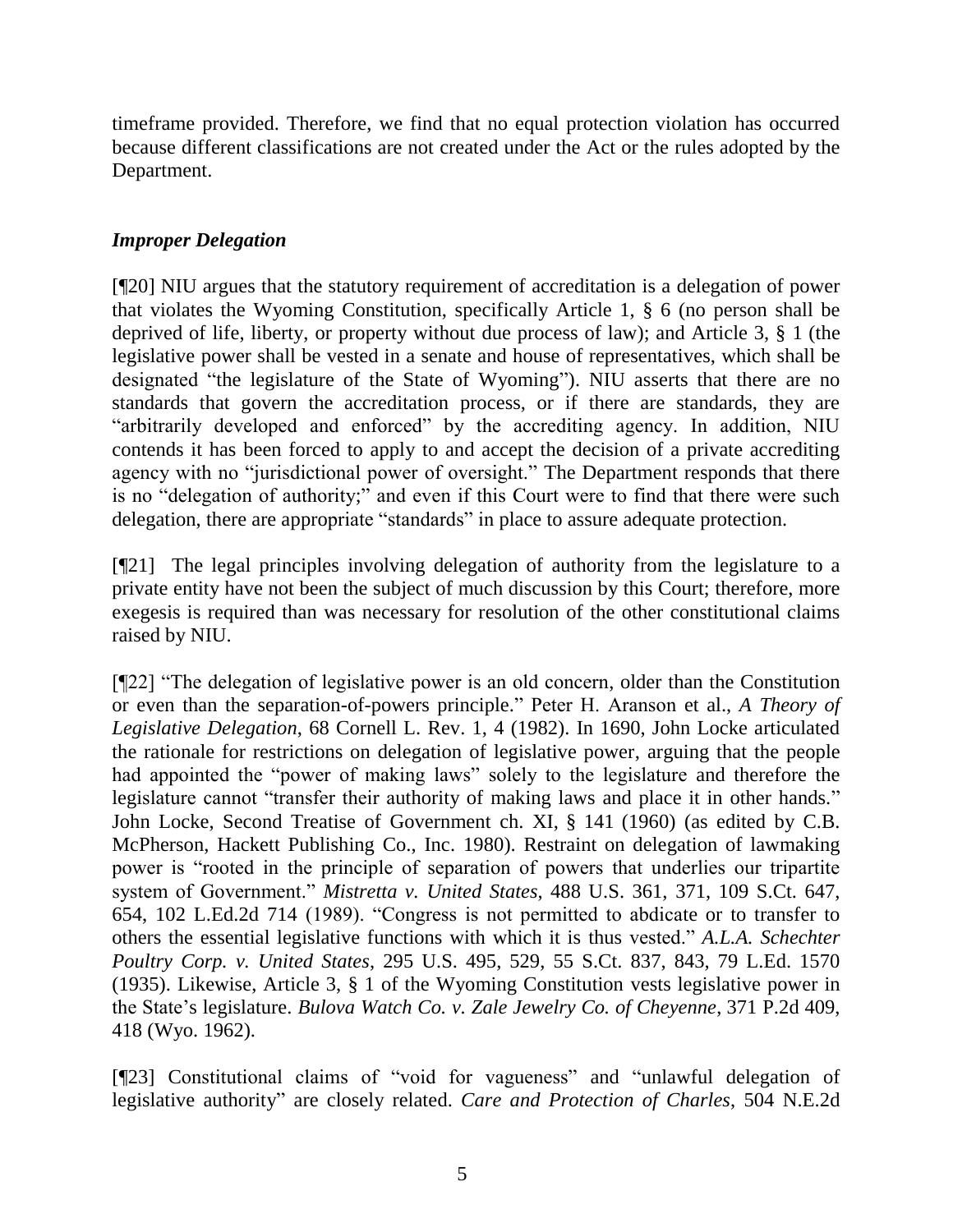592, 596-97 (Mass. 1987). Each presents the question of whether the statute is so vague that men of common intelligence must necessarily guess at its meaning and differ as to its application. *Id*. The nondelegation doctrine is a judicial construction which limits the exercise of power by actors not elected to or otherwise employed within a designated branch of government. Julie H. Vallarelli, *State Constitutional Restraints on the Privatization of Education,* 72 B.U. L. Rev. 381, 390-93 (1992).

[¶24] State constitutional vesting clauses, which entrust certain branches of government with specified functions and powers, are the primary source of limitations on delegations. David M. Lawrence, *Private Exercise of Governmental Power*, 61 Ind. L.J. 647, 658-69 (1986). Lawrence suggests that the "vesting" clause is not a very satisfactory basis for judging private delegation by a legislature. *Id*. Lawrence points out that this clause limits the legislature's delegation of its own power, but it does not satisfactorily deal with delegations by state agencies or local governments. *Id*. According to Lawrence, the vesting clause helps insure the traditional and important separation of democratic powers by disbursing political power to the several branches. The separation of power doctrine, critical to our democratic system, implicates improper delegation from one branch of government to another; and does not apply to delegations of power by one branch to a public agency or private entity. Lawrence notes that all three branches, to some extent, have lawfully delegated authority to both private and public entities. Lawrence suggests that, instead, the proper focus should be whether the delegation violates concepts of due process, and whether it is reasonable. The Court finds this analysis to be compelling and therefore adopts this approach.

[¶25] Section 21-2-402(b) of the Wyoming Statutes requires accreditation by an accrediting association recognized by the United States Department of Education. The question is whether requiring NIU to be accredited by an outside, non-governmental entity is an improper delegation of power that offends due process as guaranteed by the Wyoming Constitution.

[¶26] This Court finds that the requirement of accreditation is a delegation of power made by the Department to the accrediting institution; however, this delegation does not violate the Wyoming Constitution. Like many other states, the Wyoming Constitution does not directly prohibit delegations of public power to private entities or to public agencies. Any constitutional limitation is therefore indirect. Lawrence, *supra*, at 658-69.

[¶27] Wyoming statutes contain many examples of delegation of accreditation to private entities. Wyo. Stat. Ann. § 21-18-205(a)(i) (LexisNexis 2007) (community colleges must "[b]e accredited academically by the regional accrediting agency" to qualify for state funding); Wyo. Stat. Ann. § 7-22-105(a) (LexisNexis 2007) (private correctional facilities must "meet the percentage of standards required for accreditation by the American correctional association, except where the contract requires compliance with a higher percentage of nonmandatory standards"); Wyo. Stat. Ann. § 35-2-907(a)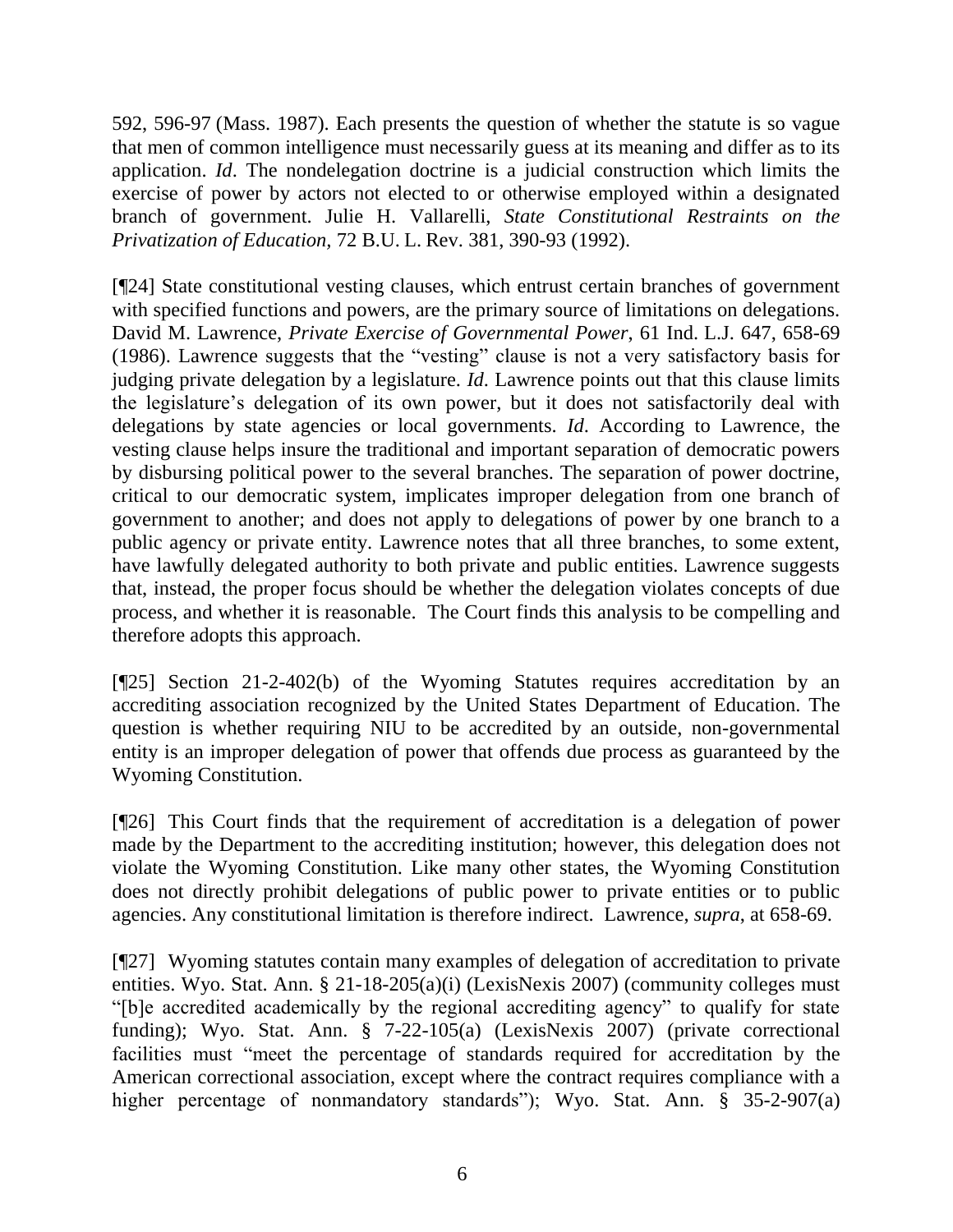(LexisNexis 2007) ("[a] licensed health care facility which has been accredited by a nationally recognized accrediting body approved by federal regulations shall be granted a license renewal without further inspection"). In addition, Wyoming requires many professionals to obtain degrees from nationally accredited schools as a condition of licensure; these include, *inter alia,* architects, podiatrists, dentists, veterinarians, occupational therapists, and respiratory therapists.

[¶28] These examples of delegation do not suggest that all delegation of authority to private entities is constitutional. The delegation must meet certain constitutional standards. Fundamental policy decisions should be made by members of the legislature, elected for that purpose; these standards insure that policy is set by the legislature, and not delegated to agencies.

[¶29] Courts have long recognized that statutes requiring accreditation by a private agency contain a constitutionally sufficient standard; specifically, "the standard of scholarship required of [the private educational institution] shall be equal to the standard required by the [accrediting entity]." *Ex Parte Gerino*, 77 P. 166, 168 (Cal. 1904). The Court in *Gerino* recognized that a legislature cannot set standards to meet "new and changing conditions." *Id*. at 168-69. Delegation to private entities, properly done, provides the flexibility necessary to accommodate societal change.

[¶30] As noted in *Texas Boll Weevil Eradication Foundation, Inc. v. Lewellen*, 952 S.W.2d 454, 466 (Tex. 1997): "Even in a simple society, a legislative body would be hard put to contend with every detail involved in carrying out its laws; in a complex society it is absolutely impossible to do so. Hence, legislative delegation of power to enforce and apply law is both necessary and proper." Delegation of power by the legislature necessarily involves some discretion. Chief Justice Taft noted in *J.W. Hampton, Jr. & Co. v. United States,* 276 U.S. 394, 406, 48 S.Ct. 348, 351, 72 L.Ed. 624 (1928), that the limits of delegation "must be fixed according to common sense and the inherent necessities of the governmental co-ordination." Justice Scalia has observed that no statute can be "entirely precise" and that some judgment must be accorded to the officer carrying out the law, and to the judge applying it. Therefore, the debate over unconstitutional delegation is not a debate over principle, but of a "question of degree." *Mistretta*, 488 U.S. at 415-16, 109 S.Ct. at 677 (Scalia, J., dissenting). Justice Scalia also observed that "it is small wonder that we have almost never felt qualified to second-guess Congress regarding the permissible degree of policy judgment that can be left to those executing or applying the law." *Id*. at 416, 109 S.Ct. at 678.

[¶31] The crucial test in determining whether there is an unlawful delegation is whether the statute contains sufficient standards to enable the agency to act and the courts to determine whether the agency is carrying out the legislature's intent. *Gallaher v. Elam*, 104 S.W.3d 455, 464 (Tenn. 2003); *Healthscript, Inc. v. State*, 770 N.E.2d 810, 814 (Ind. 2002); *In re Advisory Opinion to the Governor*, 509 So.2d 292, 311 (Fla. 1987).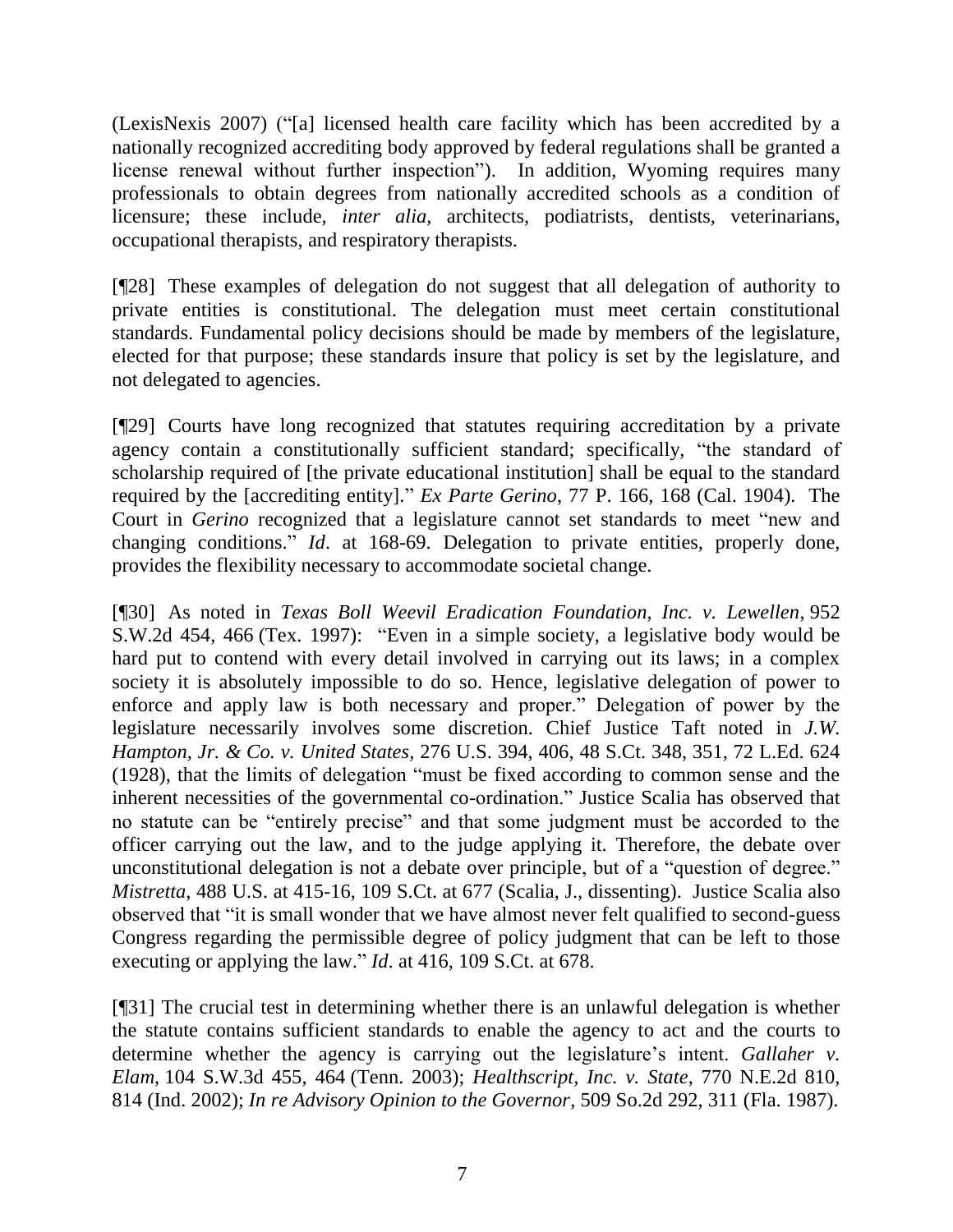[¶32] Section 21-2-402(b) requires NIU and similarly situated institutions to be accredited by "an accrediting association recognized by the United States department of education." These accrediting associations are governed by 34 C.F.R. § 602.1-602.50 (2008). These regulations contain detailed requirements, including geographic scope of accrediting activities (§ 602.11); accrediting experience (§ 602.12); a requirement that the accrediting agency demonstrate that its standards are widely accepted in the United States (§ 602.13); the accrediting entity must "demonstrate" that it has rigorous standards to ensure quality education (§ 602.16); it must also show that it has mechanisms to evaluate compliance with the standards prior to accreditation (§ 602.17); it must ensure consistent application of its standards  $(\S$  602.18) and must monitor  $(\S$  602.19) and enforce its standards (§ 602.20). In short, there are specific and detailed standards to govern the accreditation process.

[¶33] In addition to these standards, the Department's regulations allow for judicial review of a contested case involving a license. Where certification by a private association is a prerequisite to the practice of a given profession, courts have scrutinized the standards and procedures employed by the association notwithstanding their recognition of the fact that professional societies possess a specialized competence in evaluating the qualifications required to engage in professional activities. *Marjorie Webster Jr. College, Inc. v. Middle States Ass'n of Colleges & Secondary Schools, Inc*., 432 F.2d 650, 655 (D.C. Cir. 1970). The standards must be reasonable, evenly applied, and not in conflict with the public policy of the jurisdiction. *Id*.

[¶34] This Court follows the lead of the Colorado Supreme Court and takes

judicial notice that recognized accrediting associations, such as are delineated in the statute in question, have become an integral part of the secondary education systems in America. They are voluntary, nongovernmental agencies which are accountable only to their own membership. Their purpose is to evaluate educational institutions according to standards and criteria which have evolved over many years of experience commencing in the 1800's. They accredit--that is, admit to membership--those colleges and universities they deem qualified. Their accrediting standards and criteria are not governmentally imposed.

*Colorado Polytechnic College v. State Bd. for Community Colleges and Occupational Ed*., 476 P.2d 38, 42 (Colo. 1970).

[¶35] We hold there is no improper delegation in this case because applicants have sufficient guarantees of due process, and the delegation is reasonable. It is reasonable to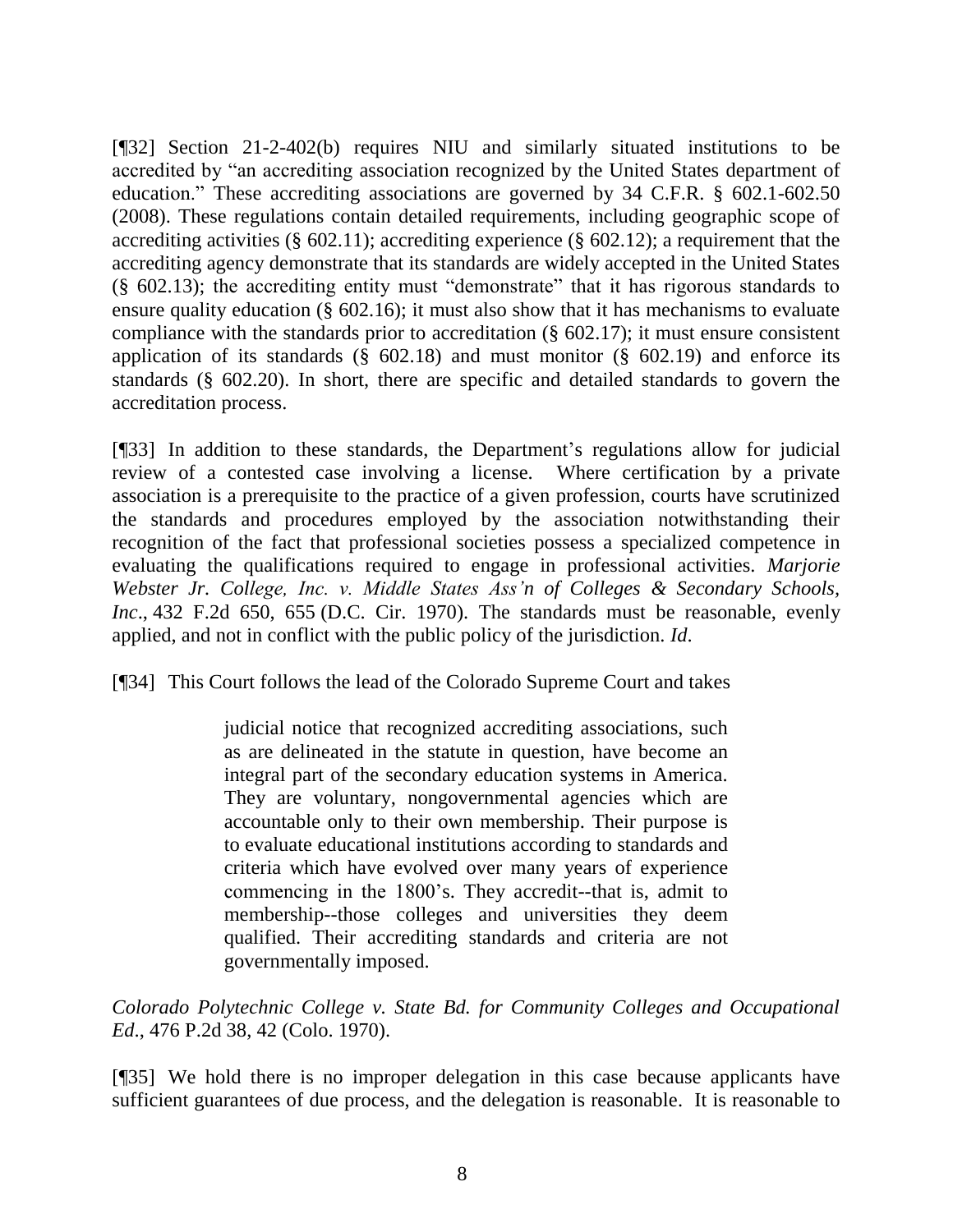require NIU to be accredited by a private entity. NIU has a number of overseas facilities, and it is unreasonable to assert that the Department should inspect and certify all of these foreign facilities. The Department lacks the financial resources, personnel, and expertise to accredit private schools that are similar to NIU. The regulations require that the accreditation be carried out by disinterested parties. There are appropriate standards in place to allow the agency to act; and NIU, as well as others covered by the Act, are accorded all due process, judicial review is available to guarantee that the Act and the regulations are followed.

# *Impairment of Contracts/Special Laws*

[¶36] NIU also argues that the Act violates the following provisions of the Wyoming Constitution: Article 1, § 34 (all laws of a general nature shall have a uniform operation); Article 1, § 35 (no ex post facto law, nor any law impairing the obligation of contracts, shall ever be made); and Article 3, § 27 ("special laws"). NIU argues that it is forced to enter into a contract with an accrediting association; it also asserts the Act does not advance the quality of education and it seems to be saying there is no evidence of any reasonable relationship between the Act and any public interest. The Department responds that private contracts cannot be used to prevent the Wyoming Legislature from enacting legitimate and appropriate legislation under its police power.

[¶37] NIU does not say precisely how the "special laws" clause applies. Presumably, it would be: "The legislature shall not pass local or special laws in any of the following enumerated cases, that is to say: . . . granting to any corporation, association or individual…any special or exclusive privilege, immunity or franchise whatever, or amending existing charter for such purpose; . . . In all other cases where a general law can be made applicable no special law shall be enacted." Wyo. Const. art. 3, § 27. NIU also fails to provide a specific analysis of its concerns with the other provisions.

[¶38] It is well-established that the contract clause of the Constitution does not restrict the power of the state to legislate in the interest of the morals, health, and safety of the public. *State Farm Mut. Auto. Ins. Co. v. Wyoming Ins. Dep't*, 793 P.2d 1008, 1014 (Wyo. 1990). The rights and obligations that are set forth in contracts are subject to regulation for the protection of the public health, safety, and morals. *Id*. The principle is "frequently stated that all contracts are made subject to the paramount authority of the state to safeguard the vital interests of its people, and all contracts made with reference to any matter that is subject to regulation under the police power must be understood as made in reference to the possible exercise of that power." *Id*. Therefore, legislation adopted pursuant to a state's police power which may impact a contract is valid and not violative of the constitution. *Id*. Otherwise, the protections granted by the general police powers could easily be avoided by a contract entered into to allow that which would otherwise be prohibited. *Id*. The authority of the legislature under its police powers